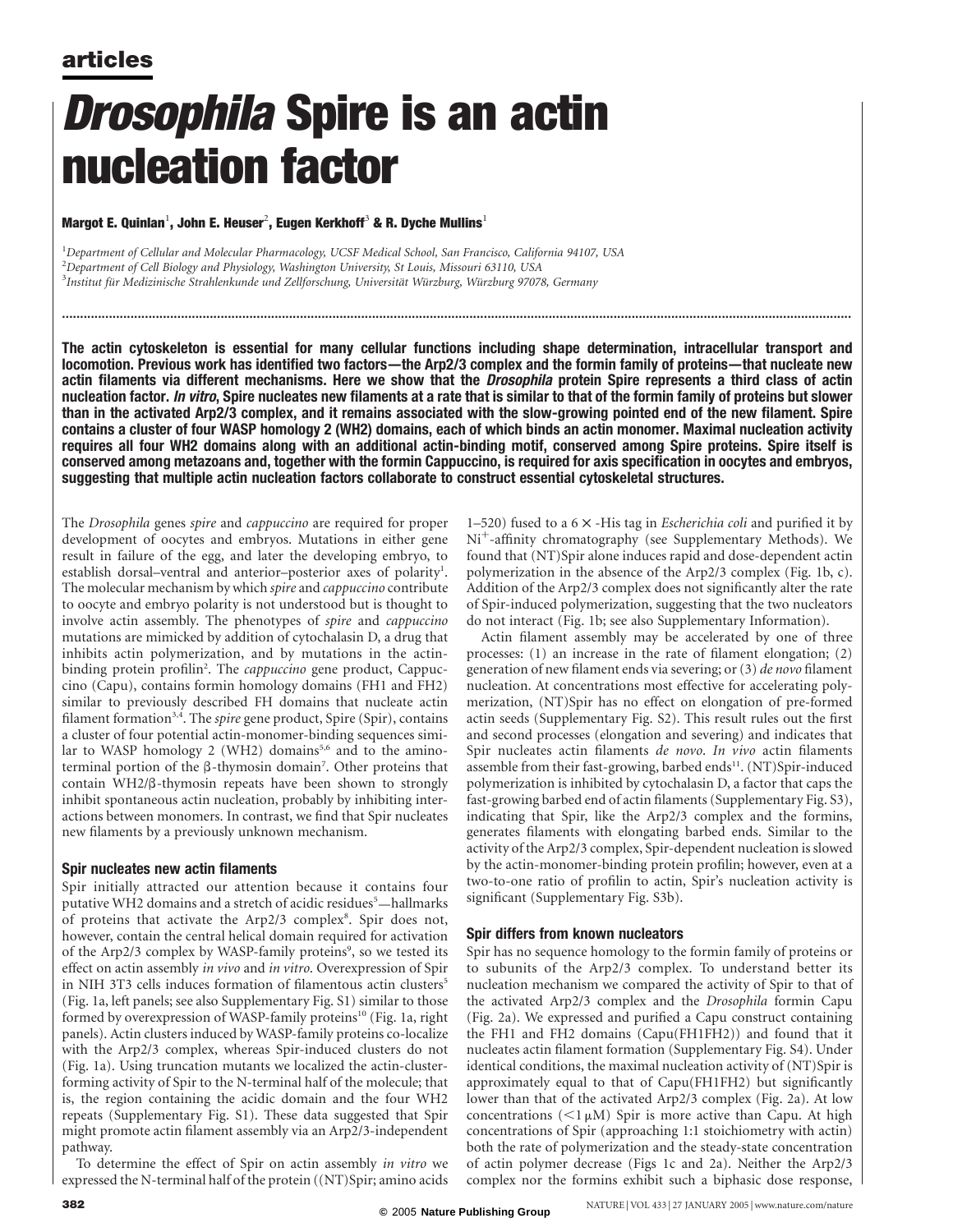suggesting that the biochemical mechanism of Spir activity is significantly different (see also Supplementary Fig. S5).

The Arp2/3 complex nucleates new filaments from the sides of preformed filaments and generates arrays of branched actin filaments. We tested whether Spir or Capu interact with the sides of actin filaments. Neither Capu(FH1FH2) nor (NT)Spir co-pellet with filamentous actin (our unpublished observations), suggesting that they do not bind to the sides of actin filaments. In addition, micrographs of fluorescently labelled actin filaments nucleated by Capu(FH1FH2) or (NT)Spir indicate that neither protein generates dendritically branched actin filaments characteristic of the Arp2/3 complex (Fig. 2b) $^{3,12,13}$ . Furthermore, addition of preformed filaments has no effect on the nucleation activity of (NT)Spir (Supplementary Fig. S2).

Similar to the Arp2/3 complex but unlike the formins, Spir binds the pointed end of actin filaments. Formins interact with the fastgrowing barbed end of actin filaments and can alter the rate of filament elongation and disassembly from the barbed end<sup>3,14,15</sup>, whereas the Arp2/3 complex caps the slow-growing pointed end with nanomolar affinity (Fig. 2c)<sup>13</sup>. (NT)Spir has no effect on elongation or shortening of actin filaments with free barbed ends (Supplementary Fig. S2); however, when the fast-growing barbed end is capped with gelsolin, Spir inhibits disassembly from the pointed end (Fig. 2c). Our data slightly underestimate the effect of Spir on pointed-end disassembly because, under our assay conditions, sequestration of monomeric actin by (NT)Spir (Supplementary Fig. S5a) should accelerate depolymerization. We

estimate that (NT)Spir binds pointed ends of actin filaments with an affinity in the micromolar range. Interestingly, actobindin and Ciboulot, which contain multiple WH2-like motifs, also weakly associate with pointed ends of actin filaments<sup>16,17</sup>.

#### Spir WH2 domains assemble actin nuclei

Next we tested whether the WH2-like sequences in Spir bind monomeric actin and whether they participate in filament nucleation. We refer to these domains as WH2-A through to WH2-D (N-terminal to carboxy-terminal), and we refer to the intervening sequences as linker 1 through to linker 3 (L-1 to L-3, Fig. 3a). The sequences differ by varying degrees compared with canonical WASP-family WH2 sequences (Fig. 3a). WH2-B and WH2-D are the most highly conserved and were originally identified by ref. 6, which showed that WH2-D binds actin. We expressed and purified each Spir WH2 domain fused to glutathione S-transferase (GST) and tested its actin binding activity in vitro. Similar to conventional WH2 domains<sup>8</sup>, each Spir domain inhibits spontaneous polymerization (Supplementary Fig. S6a). Conventional WH2 domains contact actin via a set of highly conserved hydrophobic amino acid residues<sup>16</sup> (A. E. Kelly and R.D.M., unpublished results), and mutation of these residues in the Spir WH2-like domains (Fig. 3a) abolishes their ability to inhibit polymerization (Supplementary Fig. S6b). Together, our results indicate that each WH2-like sequence in Spir interacts with actin in a manner similar to a traditional WH2 domain.

To determine the connection between actin binding by the WH2



Figure 1 Spir nucleates actin filaments. a, Expression of either GFP-tagged Spir (EGFPp150-Spir, green) or WASP (GFP–WASP, green) in NIH 3T3 cells leads to accumulation of filamentous actin (visualized with phalloidin, blue). The p34-Arc subunit (red) of the Arp2/3 complex co-localizes with WASP-induced actin clusters but not Spir-induced actin clusters. b, (NT)Spir nucleates actin independently of the Arp2/3 complex. Pyrene-actin polymerization assays with  $0.5 \mu$ M of (NT)Spir alone ((NT)Spir) are as fast as those with (NT)Spir and 20 nM Arp2/3 (Arp2/3 + (NT)Spir). Polymerization induced by 20 nM of

Arp2/3 alone (Arp2/3) and in the presence of saturating ActA $34$  (Arp2/3  $+$  ActA) are shown for comparison. These and all other polymerization traces are scaled (but not normalized) to an arbitrary plateau value of 1 for  $0.5 \mu$ M (NT)Spir. They were not normalized so as not to mask the effect of sequestration.  $c$ , Spir nucleates actin filament assembly in a dose-dependent manner. The indicated amount (in  $\mu$ M) of (NT)Spir was added to pyrene-actin polymerization assays. See Supplementary Information for detailed Methods. a.u., arbitrary units.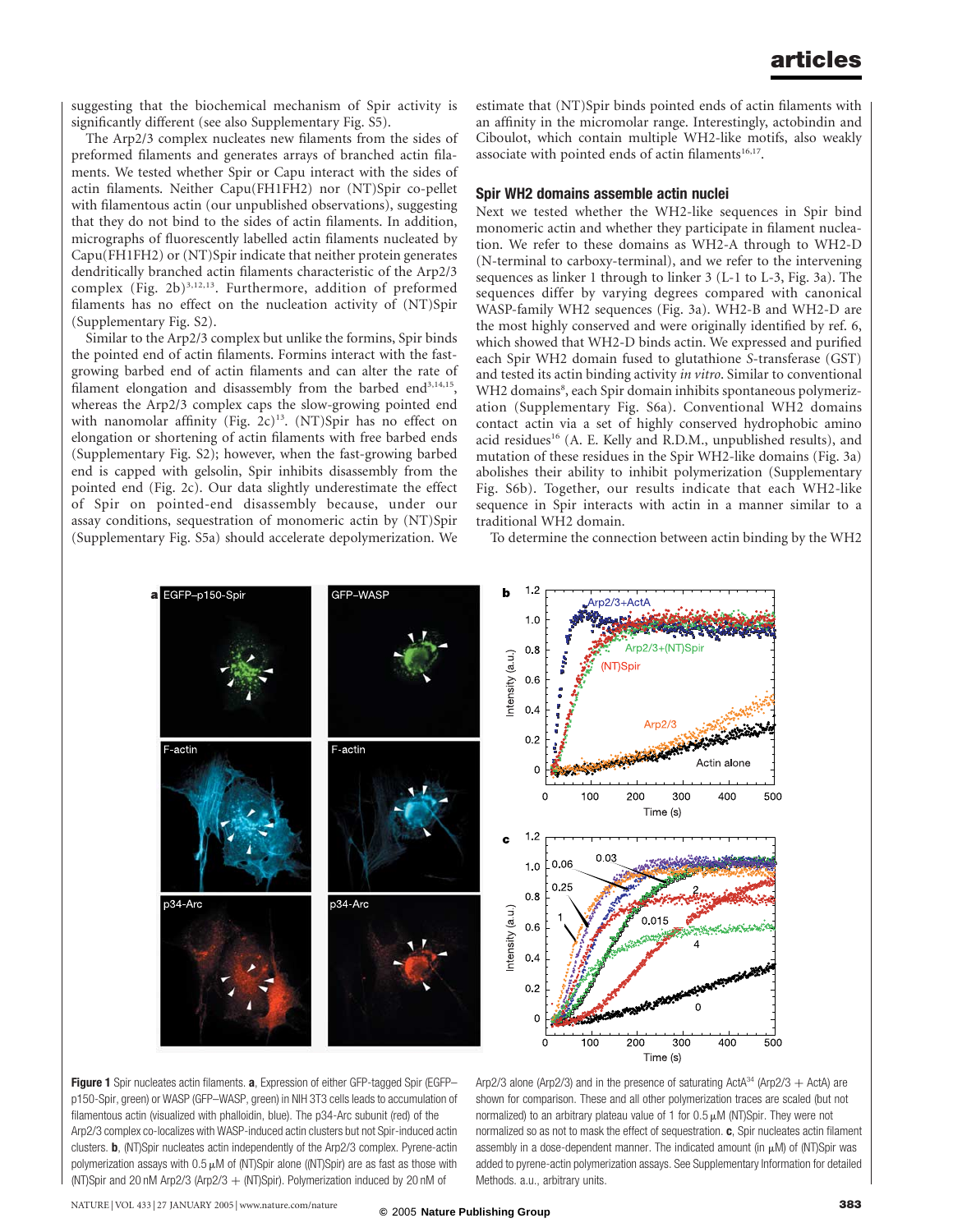domains and filament nucleation by (NT)Spir, we mutated the WH2 sequences individually and in combination (Fig. 3a, b). Mutation of the essential hydrophobic residues in individual WH2 domains produced nucleation defects of differing severity (Fig. 3b and Supplementary Table S1). Mutation of WH2-A produced the smallest effect ( $t_{1/2} = 73 \pm 6$  s versus 67  $\pm$  5 s for wild type in the presence of  $4 \mu$ M actin; mean  $\pm$  s.d.); mutation of WH2-B and WH2-C produced progressively greater effects  $(t_{1/2}=97 \pm 6s$  and 150  $\pm$  10 s, respectively); and mutation of WH2-D produced the most profound effect of all on nucleation activity ( $t_{1/2} = 330 \pm 20$  s). Removal of WH2 domains by truncation produced similar effects (Fig. 3c and Supplementary Table S1). A construct encompassing only the WH2 cluster (ABCD) displayed similar levels of nucleation activity as (NT)Spir (Fig. 3c). Removal of one or even two N-terminal WH2 domains had only a small effect whereas removal of WH2-D markedly reduced nucleation activity, and removal of both WH2-C and WH2-D (along with linkers 2 and 3; (NT)Spir[ $\Delta$ 2C3D]) nearly abolished nucleation activity (Fig. 3c and Supplementary Table S1). We detected only weak nucleation activity at high concentrations of  $(NT)$ Spir $[\Delta 2C3D]$  (our unpublished observation).

### A unique actin-binding site

Simultaneous mutation of all four WH2 domains ((NT)Spir  $[A*B*C*D*])$  greatly diminishes nucleation activity but fails to abolish it ( $t_{1/2} = 350 \pm 20$  s versus  $420 \pm 30$  s for  $4 \mu$ M actin alone; Fig. 3b). (NT)Spir, therefore, must contain at least one more actin-binding site with weak nucleation activity. Because the nucleation activity of ABCD is identical to that of (NT)Spir, we focused our attention on the short  $(\sim 15$  amino acid) sequences between the WH2 domains (Supplementary Fig. S7). To determine their role in nucleation, we replaced each linker with a set of four flexible Gly-Ser repeats that maintain the same spacing between WH2 domains (see Supplementary Information). Replacing either L-1 or L-2 ((NT)Spir[gs1] and (NT)Spir[gs2]) produced negligible effects on nucleation activity (Fig. 3d). In contrast, replacement of L-3 ((NT)Spir[gs3]) markedly diminished the nucleation activity and replacement of all three linkers was equivalent to replacing L-3 alone (Fig. 3d). Thus L-3 appeared to be a likely candidate for an actin-binding domain involved in filament nucleation.

We expressed L-3 as a  $6 \times$  -His-tagged peptide (Fig. 3a and Supplementary Information) and tested its activity in vitro. By itself, the L-3 peptide weakly nucleates actin assembly (Fig. 3e) with activity similar to that of (NT)Spir[ $A*B*C*D*$ ]. Because of its size we assume that L-3 promotes actin dimer formation by stabilizing the interaction of two actin monomers. The sequence seems to be unrelated to other known actin-binding motifs and database searches yield only Spir-like proteins (Fig. 3a; see also Supplementary S7).

#### Ultrastructure of the Spir–actin complex

We hypothesize that Spir forms a new actin filament by first binding several actin monomers and then assembling them stereospecifically into a filament nucleus: a dimer, trimer, or a tetramer. To test this





 $0.5 \mu$ M Capu(FH1FH2) (middle panel) are not crosslinked, whereas those produced by the Arp2/3 complex (20 nM plus ActA) are branched in a characteristic dendritic pattern (bottom panel). c, Depolymerization of gelsolin-capped filaments in the presence of 0, 0.5 and  $5 \mu$ M (NT)Spir or 100 nM Arp2/3 shows that (NT)Spir caps the pointed end of filaments.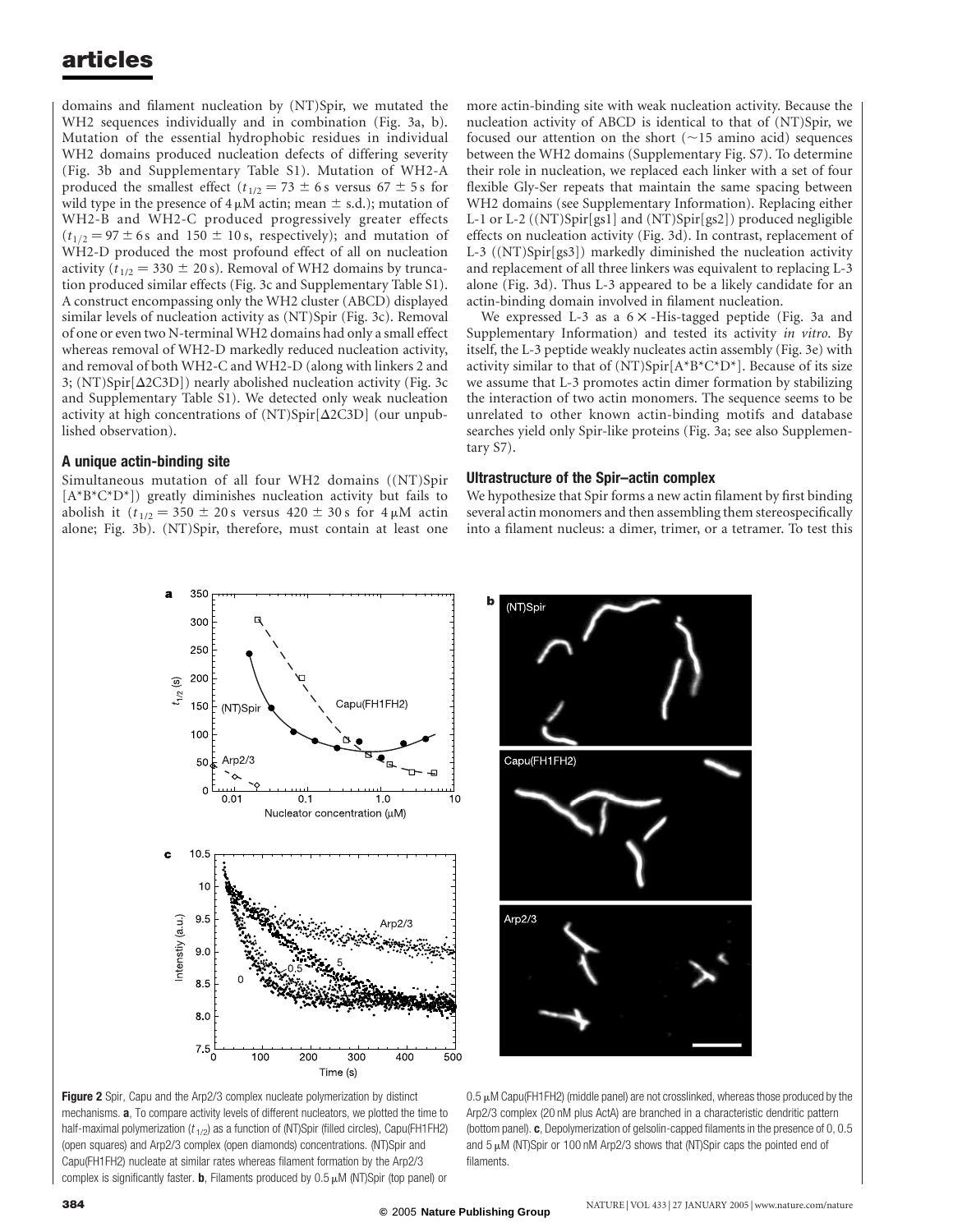hypothesis, we performed electron microscopy on rotary-shadowed samples of (NT)Spir bound to actin. We combined (NT)Spir and actin at a 1:8 molar ratio under non-polymerizing conditions. We then diluted the samples into polymerization buffer and rapidly fixed them. Our protocol was designed to capture the maximum number of transient nucleating structures before they became bona fide actin filaments. In many fields we did, in fact, see actin filaments (Fig. 4b, lower left panels) but in almost all fields we also observed a novel, rod-shaped structure  $22 \pm 4$  nm in length and 6.5  $\pm$  0.3 nm in diameter ( $n = 43$ ; Fig. 4). We observed Spir–actin rods of the same size  $(6.5 \pm 1 \times 24 \pm 3 \text{ nm}, n = 17)$  in the presence of latrunculin B (Fig. 4b, lower right), which blocks actin filament formation but does not prevent binding of actin monomers to WH2 domains<sup>16,18</sup>; however, we never observed such structures in samples of actin or (NT)Spir alone. These Spir–actin rods were distinguishable from short actin filaments by their uniform length and smaller diameter (6.5 nm compared with 7.5 nm). The length and diameter of Spir–actin rods is consistent with four actin monomers aligned along their long axes. When we mixed the WH2 cluster (ABCD) with actin it produced rod-shaped structures nearly identical to





whereas mutation of WH2-D ((NT)Spir[D\*]) markedly decreased activity. c, Comparison of  $t_{1/2}$  induced by truncation mutants. Activity of (NT)Spir and actin alone (black column) are shown at either end of the graph. Corresponding pairs of truncation (grey) and point mutants (white) are plotted side by side. Error bars are  $\pm$ s.d. **d**, The sequences linking WH2 domains have different roles in actin nucleation. Only replacing L-3 ((NT)Spir[gs3]) markedly reduced nucleation activity.  $e$ , L-3 alone weakly nucleates filament formation. Concentrations of L-3 (in  $\mu$ M) are indicated. Inset:  $t_{1/2}$  versus L-3 concentration. Note that this domain does not sequester monomeric actin at high concentrations.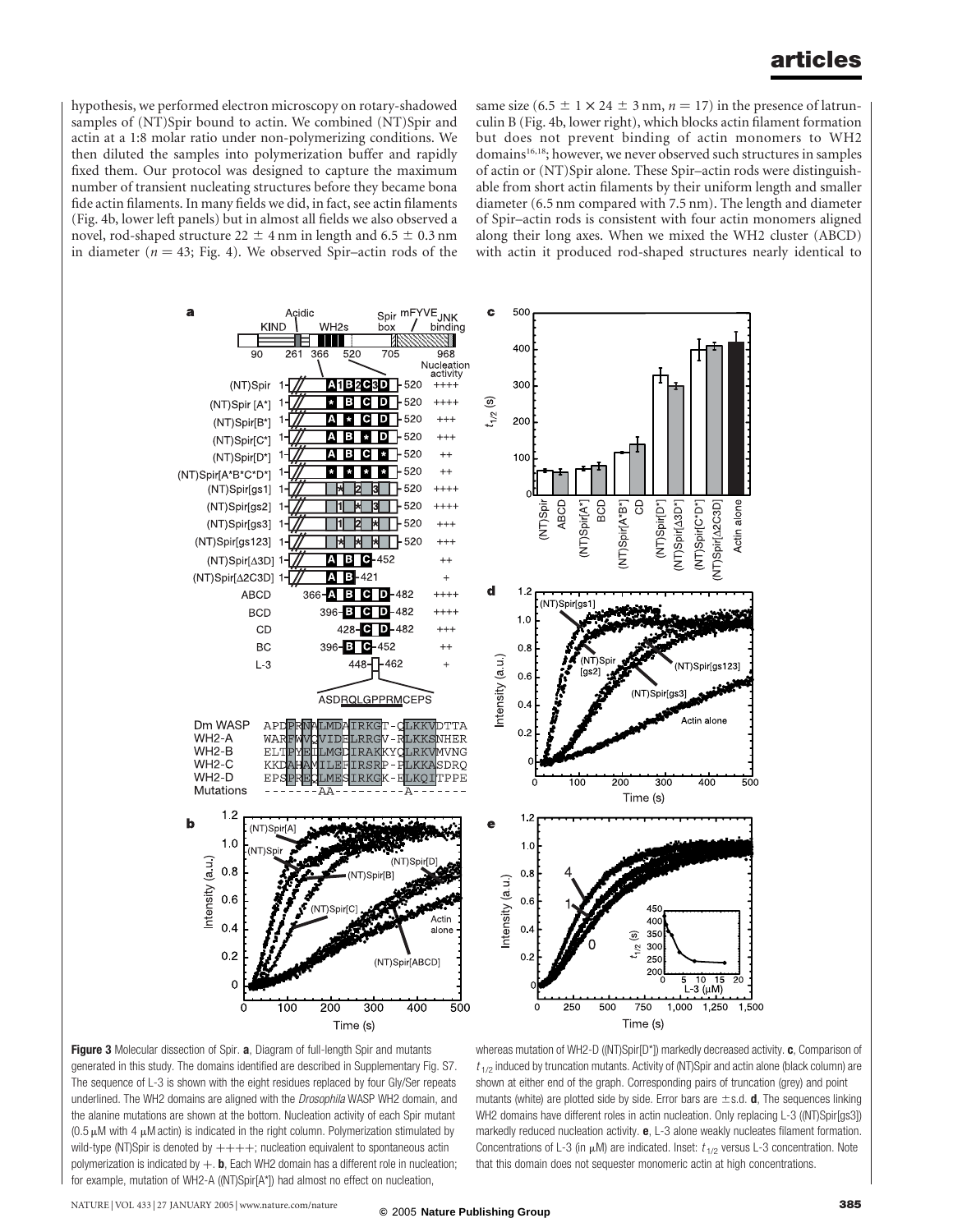those produced by (NT)Spir  $(5.9 \pm 0.9 \times 26 \pm 5 \text{ nm}, n = 111)$ , whereas CD and actin produced structures that were approximately half as long  $(5 \pm 1 \times 9 \pm 3 \text{ nm}, n = 85;$  Supplementary Fig. S8). These data are consistent with a model in which the WH2 domains bind actin monomers and align them end-to-end, as if along one strand of the long-pitch, two-start filament helix.

### Mechanism of filament nucleation by Spir

Our results indicate that the C-terminal half of the Spir WH2 cluster—composed of WH2-C, L-3 and WH2-D—is the functional core of the protein. The main kinetic barrier to nucleation is formation of an actin dimer. We propose that Spir assembles an actin dimer when WH2-C and WH2-D each bind an actin monomer and L-3 coordinates their interaction (Supplementary Fig. S9). Similar to the first dimer formed during spontaneous nucleation<sup>19</sup>, we expect this dimer to lie along one strand of the long-pitch actin helix. On the basis of their effects on nucleation and our own electron microscopy data, we propose that WH2-B and WH2-A add a third and fourth monomer to the initial dimer (Fig. 5b).

In addition to electron microscopy (Fig. 4), spatial constraints

imposed by the Spir sequence<sup>16</sup> (Fig. 5a) and the atomic structure of the WH2-like domain of Ciboulot<sup>16</sup> suggest that Spir stacks monomers along one strand of the long-pitch filament helix (Fig. 5b). The N-terminal portion of a WH2 domain would block addition of the next monomer at the barbed end. We propose that, similar to Ciboulot and the WASP-family WH2 domains, the N-terminal portion of the Spir WH2 domains dissociates rapidly upon incorporation into the nascent nucleus. Consistent with this idea, residues in the Ciboulot actin-binding site important for dissociation and promotion of actin filament assembly are conserved in Spir (Supplementary Fig. S7c). The only structure consistent with the lengths of the linker sequences is a linear arrangement of the four WH2-bound monomers, with WH2-D at the pointed end and WH2-A at the barbed end. Binding of an additional monomer to the interface between any of the WH2-bound monomers (asterisks in Fig. 5b) would result in formation of a stable nucleus and rapid filament elongation.

The fact that Spir assembles nuclei even when all three linker sequences are mutated ((NT)Spir[gs123]) suggests that tethering multiple, WH2-bound actin monomers in close proximity may be



Figure 4 Spir-actin complexes are rod-like structures. a, Sample electron micrograph of actin and (NT)Spir (1:8 ratio) rapidly fixed after polymerizing conditions are introduced. The field contains multiple examples of an  $\sim$  22  $\times$  6.5 nm rod-shaped structure observed only in samples containing both (NT)Spir and actin. b, Individual Spir–actin rod complexes observed under both polymerizing and non-polymerizing conditions. The two examples in the white box at the lower right show similar structures seen in the presence of the polymerization inhibitor, latrunculin B. Typical actin filaments next to rods are seen in the two lower-left boxes.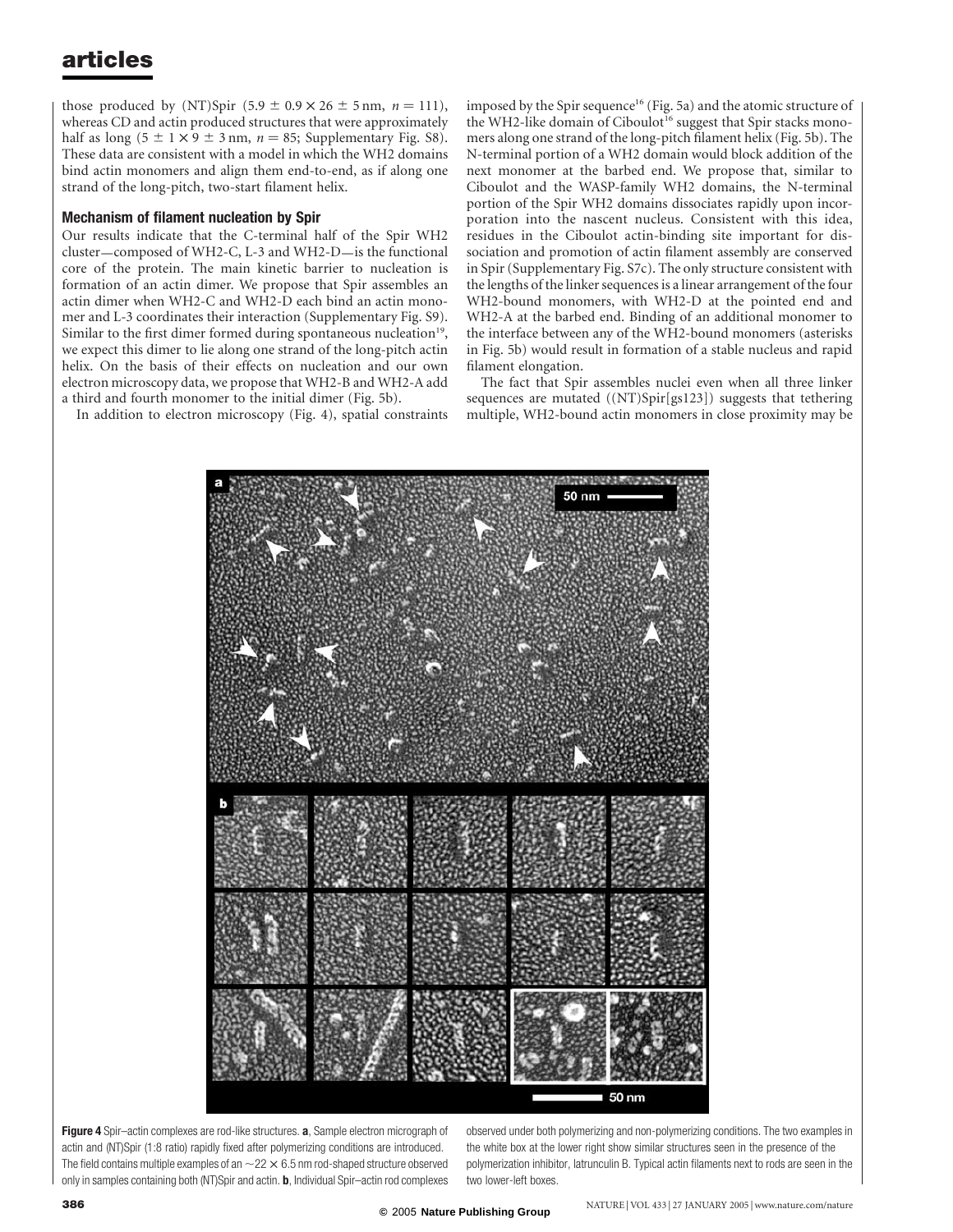sufficient to promote filament formation. The only other known tandem repeats of competent WH2 domains are found in N-WASP and tetra-thymosin- $\beta$ . By themselves, N-WASP and tetra-thymo $sin-*β*$  allow elongation of the barbed ends of filaments, but strongly inhibit spontaneous nucleation. Further work is required to determine whether WH2 domains in Spir are specially adapted to promote nucleation, or whether sequences in other WH2-containing proteins are specially adapted to prevent nucleation, as in the case of thymosin- $\beta$ 4 (ref. 20).

### Cellular function of Spir

After the Arp2/3 complex and the formins, Spir is the third actin nucleation factor to be discovered. Why do cells require more than one mechanism for constructing actin filaments? The answer probably lies in the diversity of functions performed by the actin cytoskeleton. Different functions require actin networks with different architectures, and the architecture of an actin network is determined in part by the mechanism of filament nucleation. Dendritic nucleation by the Arp2/3 complex, for example, produces space-filling actin networks capable of resisting mechanical deformation. This activity is required for amoeboid motility, phagocytosis and intracellular motility of endosomal vesicles and some pathogens<sup>21,22</sup>. The formins do not crosslink new filaments into branched arrays but remain attached to their growing ends and probably tether them to specific locations<sup>15,23</sup>. Unbranched fila-



Figure 5 Mechanism of nucleation by Spir. We propose that Spir coordinates association of actin monomers along one strand of the two-start filament helix. a, Schematic alignment of WH2 domains on an actin trimer based on ref. 16. A 15 amino acid linker cannot connect the cross-filament dimer in this orientation. b, Up to four actin monomers can bind the WH2 cluster of Spir. Once monomers are bound to WH2-C and WH2-D they are coordinated and stabilized in a longitudinal dimer by L-3. Monomers from WH2-B and WH2-A are further stacked on this 'pre-nucleus' structure. Asterisks indicate positions where addition of a monomer would result in formation of a complete nucleus and subsequent rapid polymerization.

ments generated by formins are essential for construction of actin cables in budding yeast, and stress fibres and contractile rings in mammalian cells $24-26$ .

The regulation and expression pattern of Spir differ from those of the other nucleators. Unlike the Arp2/3 complex and the formins, Spir has no obvious orthologues in any sequenced protozoan genome; however, it is highly conserved across metazoan species (Supplementary Fig. S5a). Two mammalian isoforms, Spir-1 and Spir-2, are widely expressed in embryonic tissues but limited primarily to the central nervous system of adults<sup>27</sup>. The Arp2/3 complex and the Diaphanous-related formins are downstream of Rho-family G proteins, whereas Spir and the mammalian homologue of Capu, formin-1, are MAP kinase substrates<sup>5,28</sup>. Spir proteins are targeted to intracellular membranes by a C-terminalmodified FYVE zinc finger motif, and co-localize with the GTPase Rab11, which is involved in vesicle transport processes<sup>29,30</sup>. As with spir and capu, Drosophila Rab11 belongs to the posterior group of genes<sup>31,32</sup>. In addition, Rab11, spir and capu mutants have similar defects in microtubule plus-end orientation during oogenesis<sup>6,32,33</sup>. These data together with our results suggest that Spir has evolved specifically to construct actin-based structures required for polarization of multicellular organisms.

#### Methods

We cloned the spire gene and generated mutants using standard techniques (see Supplementary Methods). We expressed wild-type and mutant Spir proteins in E. coli and purified them using a combination of Ni<sup>+</sup>-affinity and anion exchange chromatography (details in Supplementary Methods). Immuno-labelling and fluorescence microscopy were performed using standard methods (see Supplementary Methods).

#### Actin kinetics

All pyrene-actin polymerization assays were performed using  $4 \mu$ M monomeric actin (5%) pyrene labelled) in KMEI (50 mM KCl, 1 mM MgCl<sub>2</sub>, 1 mM EGTA, 10 mM imidazole pH 7.0). Ca-actin was converted to Mg-actin by incubation in ME (50 mM MgCl<sub>2</sub>, 0.2 mM EGTA) for 2 min before addition of KMEI and test components. Unless otherwise indicated,  $0.5 \mu$ M nucleator ((NT)Spir or mutant) was added. Fluorescence was excited at 365 nm and detected at 407 nm using an ISS PC1/K2 fluorimeter.

Depolymerization assays were performed by diluting  $10 \mu$ M filamentous actin (10%) pyrene labelled) to  $1 \mu$ M in KMEI. Gelsolin-capped filaments were created by polymerizing actin off of gelsolin–actin seeds (ref. 13).

#### Electron microscopy

We first combined actin and (NT)Spir at an 8:1 molar ratio in buffer A. To capture early stages of nucleation, we rapidly diluted samples to  $5 \mu g$  ml<sup>-1</sup> in KMEI, adsorbed them to mica flakes at 25 °C, then quick-froze and freeze-dried them. Details regarding image acquisition and calibration are given in Supplementary Methods.

Received 17 September; accepted 29 November 2004; doi:10.1038/nature03241.

- 1. Manseau, L. J. & Schupbach, T. cappuccino and spire: two unique maternal-effect loci required for both the anteroposterior and dorsoventral patterns of the Drosophila embryo. Genes Dev. 3 1437–1452 (1989).
- 2. Manseau, L., Calley, J. & Phan, H. Profilin is required for posterior patterning of the Drosophila oocyte. Development 122, 2109–2116 (1996).
- 3. Pruyne, D. et al. Role of formins in actin assembly: nucleation and barbed-end association. Science 297, 612–615 (2002).
- 4. Evangelista, M., Pruyne, D., Amberg, D. C., Boone, C. & Bretscher, A. Formins direct Arp2/3 independent actin filament assembly to polarize cell growth in yeast. Nature Cell Biol. 4, 260–269  $(2002)$
- 5. Otto, I. M. et al. The p150-Spir protein provides a link between c-Jun N-terminal kinase function and actin reorganization. Curr. Biol. 10, 345–348 (2000).
- Wellington, A. et al. Spire contains actin binding domains and is related to ascidian posterior end mark-5. Development 126, 5267–5274 (1999).
- 7. Paunola, E., Mattila, P. K. & Lappalainen, P. WH2 domain: a small, versatile adapter for actin monomers. FEBS Lett. 513, 92–97 (2002).
- 8. Higgs, H. N., Blanchoin, L. & Pollard, T. D. Influence of the C terminus of Wiskott-Aldrich syndrome protein (WASp) and the Arp2/3 complex on actin polymerization. Biochemistry 38, 15212–15222 (1999).
- 9. Panchal, S. C., Kaiser, D. A., Torres, E., Pollard, T. D. & Rosen, M. K. A conserved amphipathic helix in WASP/Scar proteins is essential for activation of Arp2/3 complex. Nature Struct. Biol. 10, 591–598 (2003).
- 10. Abo, A. Understanding the molecular basis of Wiskott-Aldrich syndrome. Cell. Mol. Life Sci. 54, 1145–1153 (1998).
- 11. Devreotes, P. N. & Zigmond, S. H. Chemotaxis in eukaryotic cells: a focus on leukocytes and Dictyostelium. Annu. Rev. Cell Biol. 4, 649–686 (1988).
- 12. Blanchoin, L. et al. Direct observation of dendritic actin filament networks nucleated by Arp2/3 complex and WASP/Scar proteins. Nature 404, 1007–1011 (2000).
- 13. Mullins, R. D., Heuser, J. A. & Pollard, T. D. The interaction of Arp2/3 complex with actin: nucleation,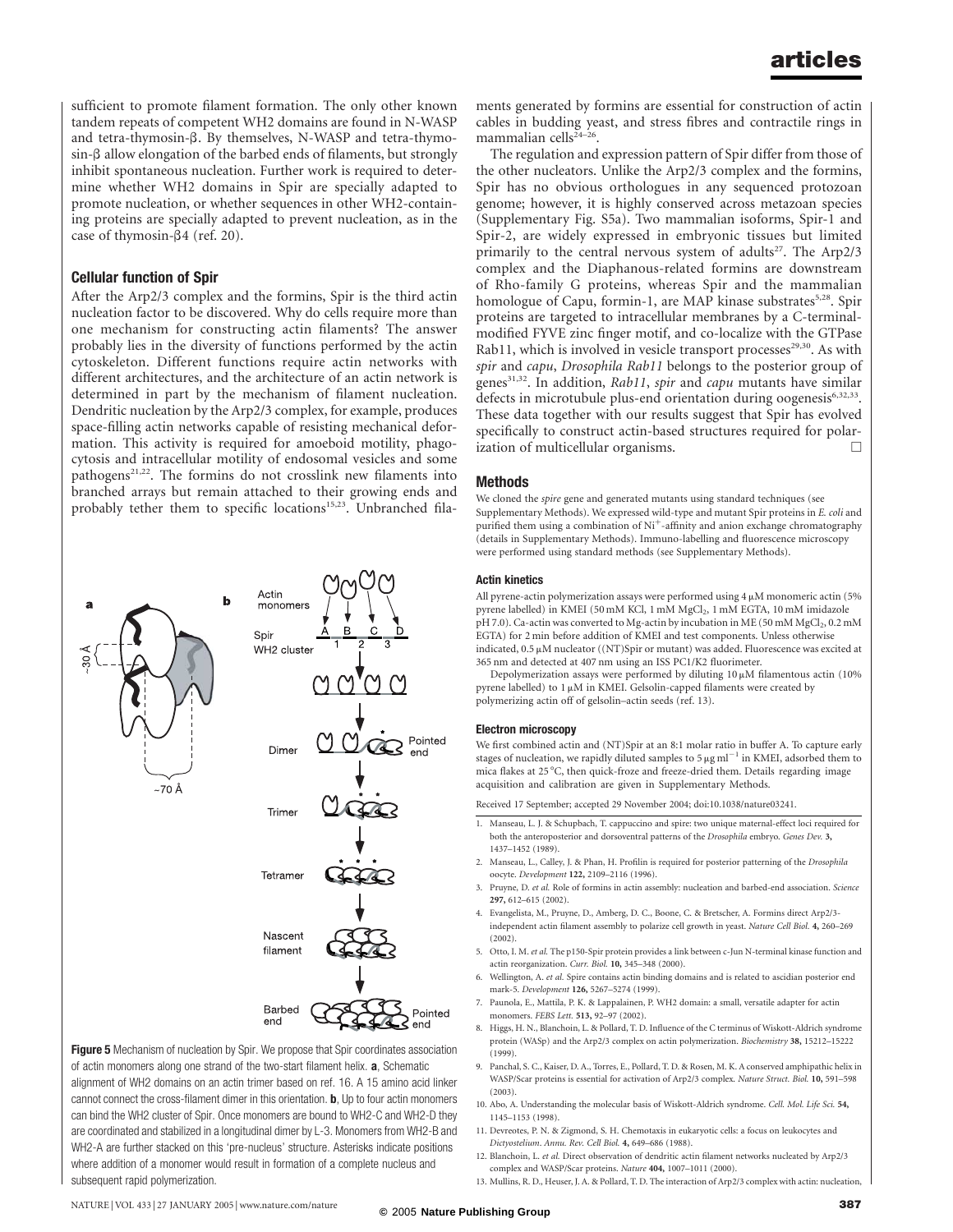high affinity pointed end capping, and formation of branching networks of filaments. Proc. Natl Acad. Sci. USA 95, 6181–6186 (1998).

- 14. Kovar, D. R., Kuhn, J. R., Tichy, A. L. & Pollard, T. D. The fission yeast cytokinesis formin Cdc12p is a barbed end actin filament capping protein gated by profilin. J. Cell Biol. 161, 875–887 (2003).
- 15. Zigmond, S. H. Formin-induced nucleation of actin filaments. Curr. Opin. Cell Biol. 16, 99–105  $(2004)$
- 16. Hertzog, M. et al. The β-thymosin/WH2 domain; structural basis for the switch from inhibition to promotion of actin assembly. Cell 117, 611–623 (2004).
- 17. Hertzog, M., Yarmola, E. G., Didry, D., Bubb, M. R. & Carlier, M. F. Control of actin dynamics by proteins made of b-thymosin repeats: the actobindin family. J. Biol. Chem. 277, 14786–14792 (2002). 18. Dayel, M. J. & Mullins, R. D. Activation of Arp2/3 complex: Addition of the first subunit of the new
- filament by a WASP protein triggers rapid ATP hydrolysis on Arp2. PLoS Biol. 2, E91 (2004). 19. Sept, D. & McCammon, J. A. Thermodynamics and kinetics of actin filament nucleation. Biophys. J.
- 81, 667–674 (2001).
- 20. Irobi, E. et al. Structural basis of actin sequestration by thymosin- $\beta$ 4: implications for WH2 proteins. EMBO J. 23, 3599–3608 (2004).
- 21. Pollard, T. D. & Borisy, G. G. Cellular motility driven by assembly and disassembly of actin filaments. Cell 112, 453–465 (2003).
- 22. Fehrenbacher, K., Huckaba, T., Yang, H. C., Boldogh, I. & Pon, L. Actin comet tails, endosomes and endosymbionts. J. Exp. Biol. 206, 1977–1984 (2003).
- 23. Kovar, D. R. & Pollard, T. D. Insertional assembly of actin filament barbed ends in association with formins produces piconewton forces. Proc. Natl Acad. Sci. USA 101, 14725–14730 (2004).
- 24. Watanabe, N., Kato, T., Fujita, A., Ishizaki, T. & Narumiya, S. Cooperation between mDia1 and ROCK in Rho-induced actin reorganization. Nature Cell Biol. 1, 136–143 (1999).
- 25. Sagot, I., Klee, S. K. & Pellman, D. Yeast formins regulate cell polarity by controlling the assembly of actin cables. Nature Cell Biol. 4, 42–50 (2002).
- 26. Pelham, R. J. & Chang, F. Actin dynamics in the contractile ring during cytokinesis in fission yeast. Nature 419, 82–86 (2002).
- 27. Schumacher, N., Borawski, J. M., Leberfinger, C. B., Gessler, M. & Kerkhoff, E. Overlapping expression pattern of the actin organizers Spir-1 and formin-2 in the developing mouse nervous system and the adult brain. Gene Expr. Patterns 4, 249–255 (2004).
- 28. O'Rourke, D. A. et al. Hepatocyte growth factor induces MAPK-dependent formin IV translocation in

renal epithelial cells. J. Am. Soc. Nephrol. 11, 2212–2221 (2000).

- 29. Kerkhoff, E. et al. The Spir actin organizers are involved in vesicle transport processes. Curr. Biol. 11, 1963–1968 (2001).
- 30. Sonnichsen, B., De Renzis, S., Nielsen, E., Rietdorf, J. & Zerial, M. Distinct membrane domains on endosomes in the recycling pathway visualized by multicolor imaging of Rab4, Rab5, and Rab11.J. Cell Biol. 149, 901–914 (2000).
- 31. Jankovics, F., Sinka, R. & Erdelyi, M. An interaction type of genetic screen reveals a role of the Rab11 gene in oskar mRNA localization in the developing Drosophila melanogaster oocyte. Genetics 158, 1177–1188 (2001).
- 32. Dollar, G., Struckhoff, E., Michaud, J. & Cohen, R. S. Rab11 polarization of the Drosophila oocyte: a novel link between membrane trafficking, microtubule organization, and oskar mRNA localization and translation. Development 129, 517–526 (2002).
- 33. Emmons, S. et al. Cappuccino, a Drosophila maternal effect gene required for polarity of the egg and embryo, is related to the vertebrate limb deformity locus. Genes Dev. 9, 2482–2494 (1995).
- 34. Welch, M. D., Rosenblatt, J., Skoble, J., Portnoy, D. A. & Mitchison, T. J. Interaction of human Arp2/3 complex and the Listeria monocytogenes ActA protein in actin filament nucleation. Science 281, 105–108 (1998).

#### Supplementary Information accompanies the paper on www.nature.com/nature.

Acknowledgements This work was supported by grants from the NIH, Pew Charitable Trust and the Sandler Family Supporting Foundation (to R.D.M.). E.K. was supported by the Deutsche Forschungsgemeinschaft and the Wilhelm Sander-Stiftung. We thank C. B. Leberfinger and J. M. Borawski for technical assistance, and members of the Mullins laboratory for technical help and for discussions.

**Competing interests statement** The authors declare that they have no competing financial interests.

**Correspondence** and requests for materials should be addressed to R.D.M. (dyche@mullinslab.ucsf.edu).